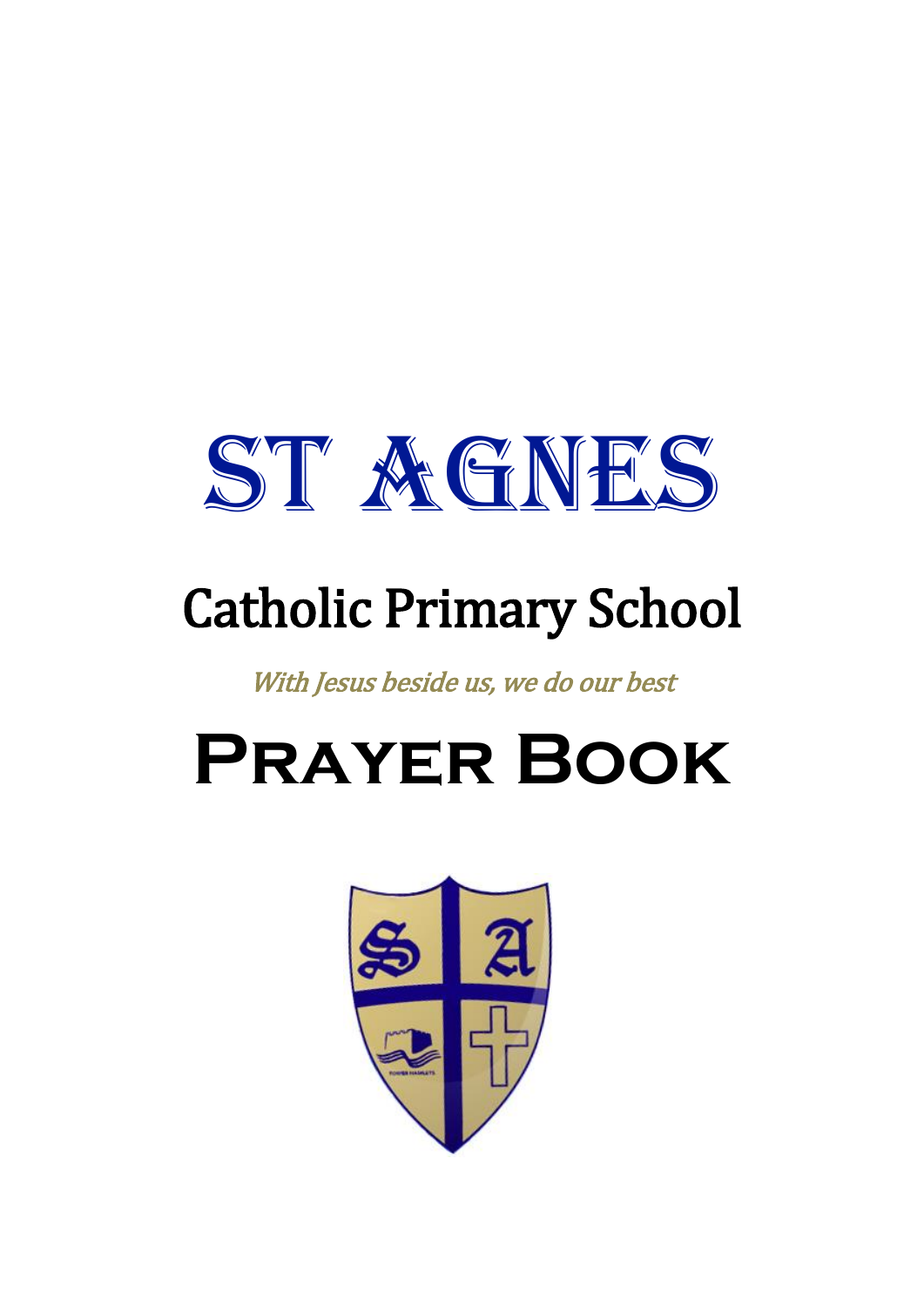Welcome to the St Agnes Prayer Book — we hope that you will enjoy praying with your children at home as much as we do at school.

We believe prayer is a shared experience, a conversation with God and that we all have our own way of 'talking and listening to God'. There is no right way to pray!

However, we believe that the traditional prayers that are said regularly in our school and parish community are important to pass on to our Children. Please help your child to become familiar with them and enjoy the experience of praying together at home.

**Prayer** is when we talk to God.

We can pray privately, that is on our own and we can pray in a group or in a community. We can pray with our family, with our friends at school or at play.

We can pray anywhere. We can pray in church, at home, at school and even while travelling like on a train or on the bus.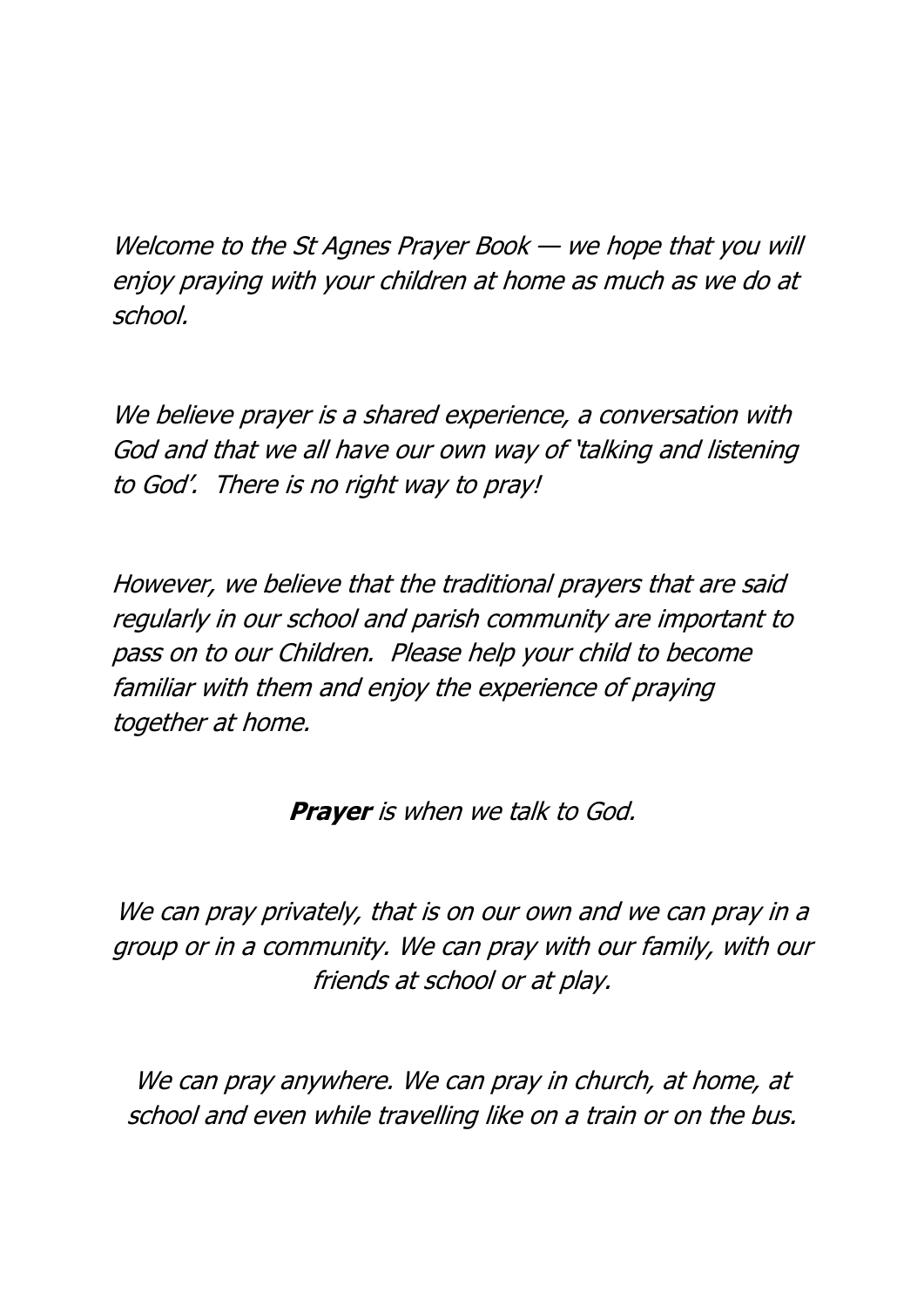## **Contents**

| Sign of the Cross           | 4              |
|-----------------------------|----------------|
| Glory Be                    | $\overline{4}$ |
| <b>Our Father</b>           |                |
| Hail Mary                   |                |
| Gloria                      | 5567           |
| <b>Apostles' Creed</b>      |                |
| Holy, Holy                  | $\overline{7}$ |
| <b>Morning Prayer</b>       | 8              |
| Lunchtime Prayer            | 8              |
| Home time Prayer            | 8              |
| <b>Blessing</b>             | 9              |
| <b>Guardian Angel</b>       | 9              |
| Hail Holy Queen             | 9              |
| <b>Eternal Rest</b>         | 10             |
| <b>Prayers of Sorrow</b>    | 10             |
| <b>Act of Contrition</b>    | 10             |
| The Angelus                 | 11             |
| Act of Faith                | 12             |
| Act of Hope                 | 12             |
| <b>Act of Love</b>          | 12             |
| The Ten Commandments        | 13             |
| The Seven Sacraments        | 13             |
| The Stations of the Cross   | 14             |
| The Mysteries of the Rosary | 15             |
| Spontaneous Prayers         | 16             |
| <b>Prayer Awards</b>        | 17             |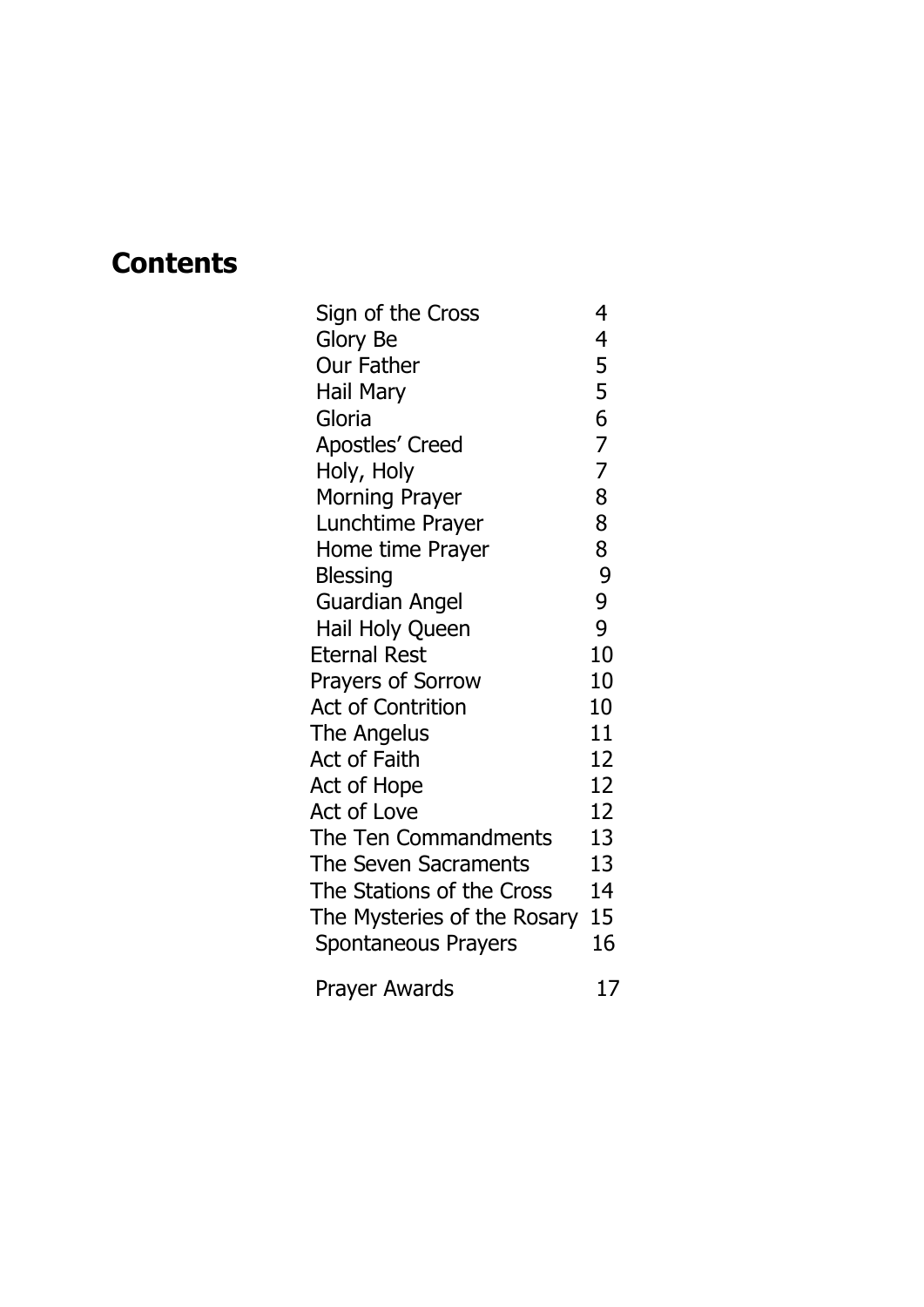# **The Sign of the Cross**

In the name of the Father and of the Son and of the Holy Spirit. Amen.

#### **Actions** to teach your child

With their right hand (touch forehead) - In the name of the Father, (touch heart) and of the Son (touch left shoulder) and of the Holy (touch right shoulder) Spirit (join your hands) Amen.

#### **You may also wish to teach your child an alternative sign of the cross:**

From my head to my heart, from my shoulder to my shoulder, I belong to God my Father.

The Sign of the Cross is the mark of a Christian. We make this Sign of the Cross when we start and end our prayers. It is our special sign.

In this prayer we praise and glorify the Holy Trinity.

#### **Glory Be**

Glory be to the Father and to the Son and to the Holy Spirit; as it was in the beginning, is now and ever shall be, world without end.

Amen.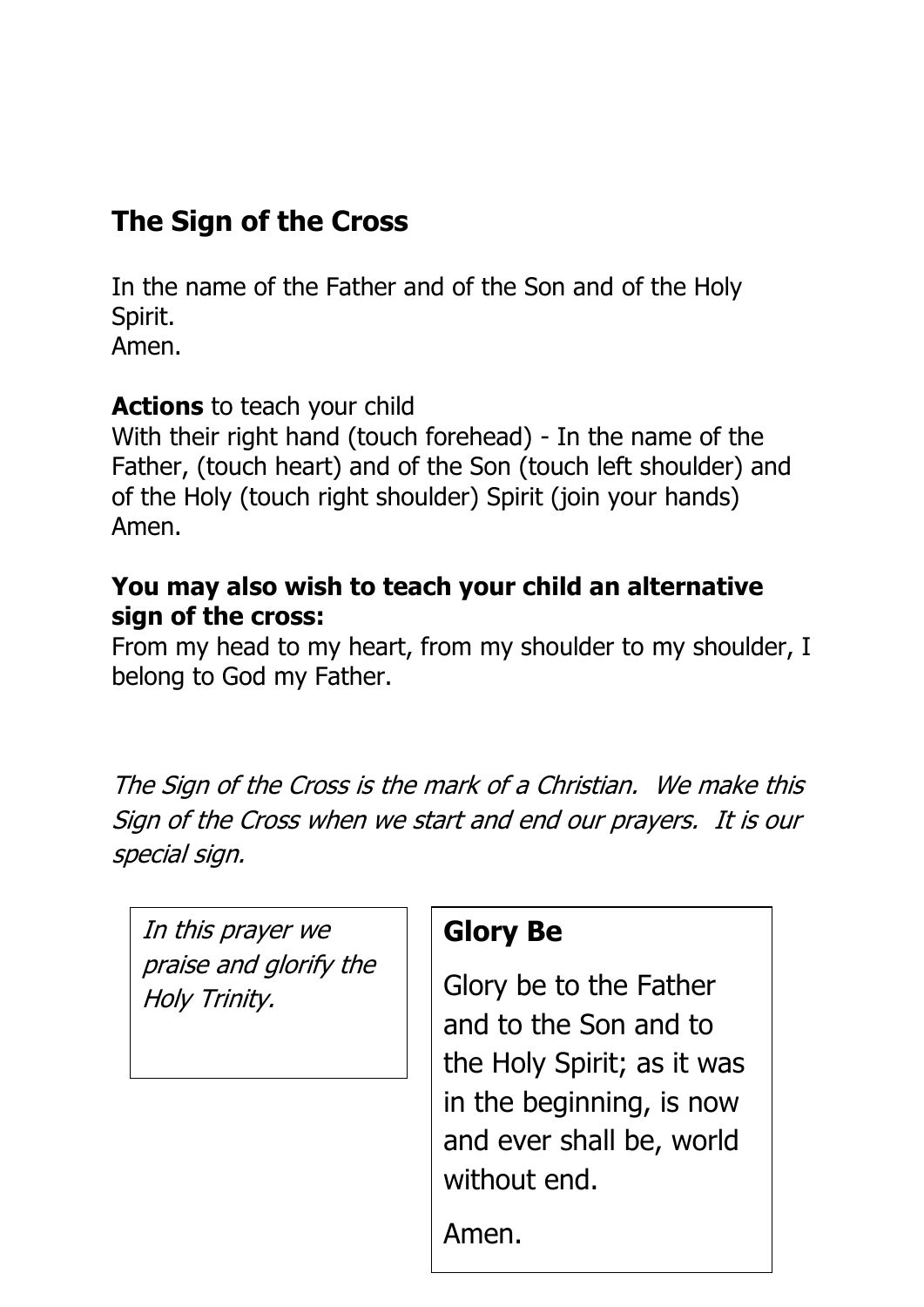# **Our Father**

Our Father who art in heaven, hallowed be thy name; Thy kingdom come; Thy will be done on earth as it is in heaven. Give us this day our daily bread; and forgive us our trespasses as we forgive those who trespass against us; and lead us not into temptation, but deliver us from evil. Amen.

Jesus taught us The Our Father when one of his disciples asked him to teach them to pray.

(Matthew 6: 9-13)

#### **Hail Mary**

Hail Mary, full of grace, the Lord is with thee;

Blessed art thou among women and blessed is the fruit of thy womb, Jesus.

Holy Mary, Mother of God,

pray for us sinners, now, and at the hour of our death. Amen.

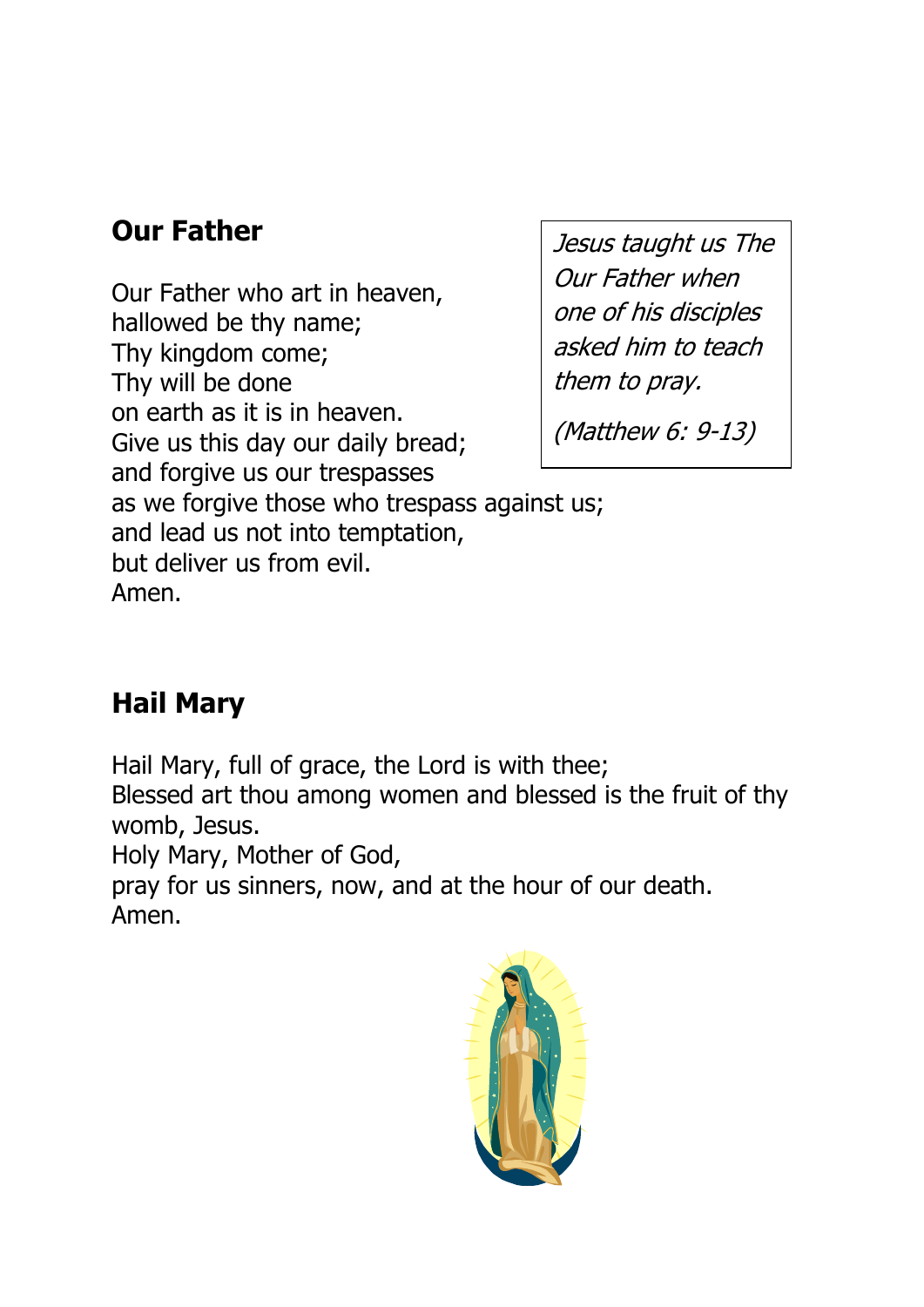# Prayers for Mass

#### **The Gloria**

Glory to God in the highest, and on earth peace to people of good will.

We praise you, we bless you, we adore you, we glorify you, we give you thanks for your great glory, Lord God, heavenly king, O God, almighty Father.

Lord Jesus Christ, Only Begotten Son, Lord God, Lamb of God, Son of the Father, you take away the sins of the world, have mercy on us; you take away the sins of the world, receive our prayer; you are seated at the right hand of the Father,

have mercy on us.

For you alone are the Holy One, you alone are the Lord, you alone are the Most High Jesus Christ, with the Holy Spirit, in the glory of God the Father. Amen.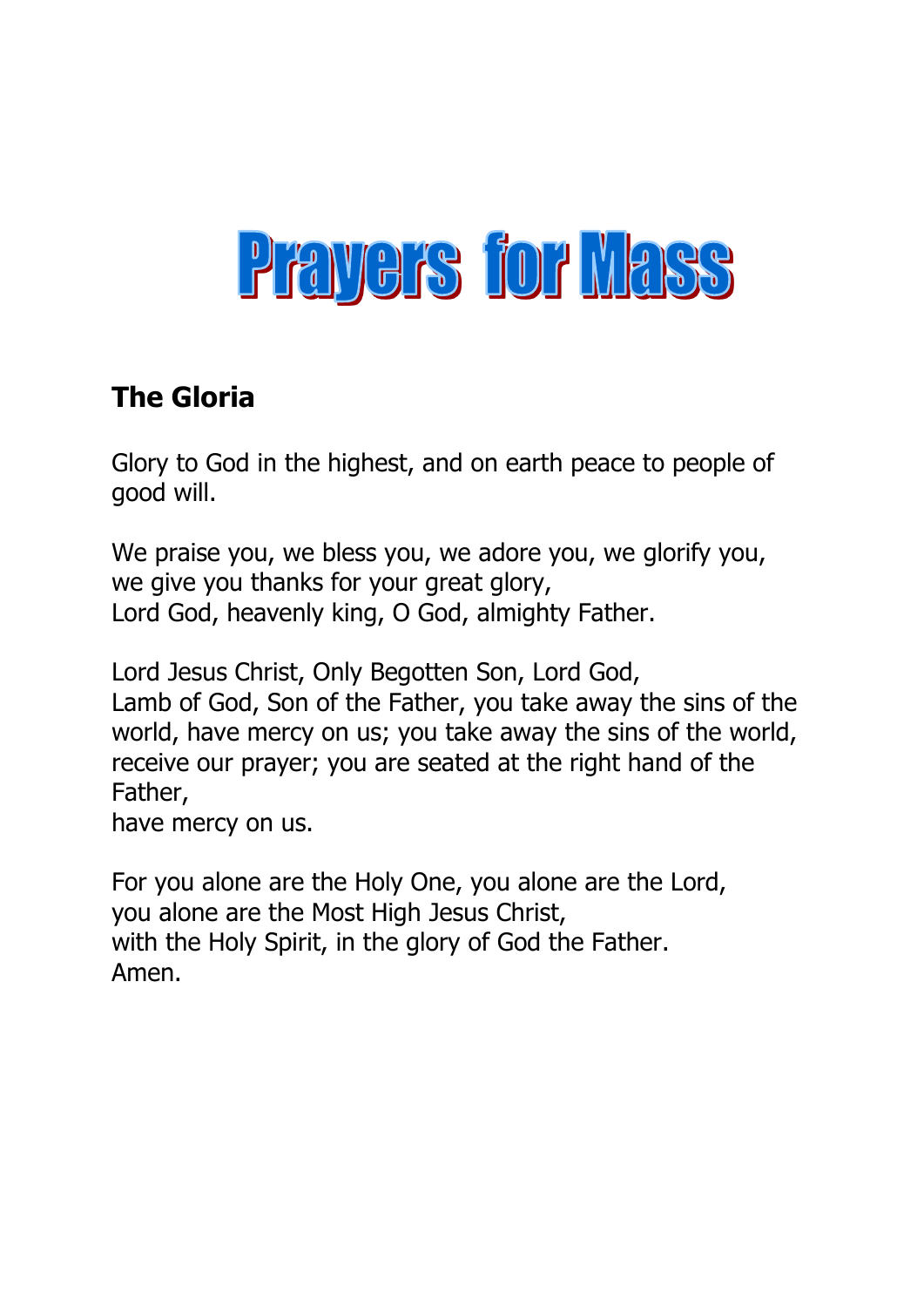

# **The Apostles' Creed**

I believe in God, the Father almighty, Creator of heaven and earth, and in Jesus Christ, his only Son, our Lord, (all bow) who was conceived by the Holy Spirit, born of the Virgin Mary, suffered under Pontius Pilate, was crucified, died and was buried; he descended into hell; on the third day he rose again from the dead; he ascended into heaven, and is seated at the right hand of God the Father almighty; from there he will come to judge the living and the dead.

I believe in the Holy Spirit, the holy Catholic Church, the communion of saints, the forgiveness of sins, the resurrection of the body, and life everlasting. Amen.

> The creed is a list of what we believe in. The word 'Creed' means 'I believe'.

# **Holy, Holy**

Holy. Holy, Holy Lord God of hosts. Heaven and earth are full of your glory. Hosanna in the highest. Blessed is he who comes in the name of the Lord. Hosanna in the highest.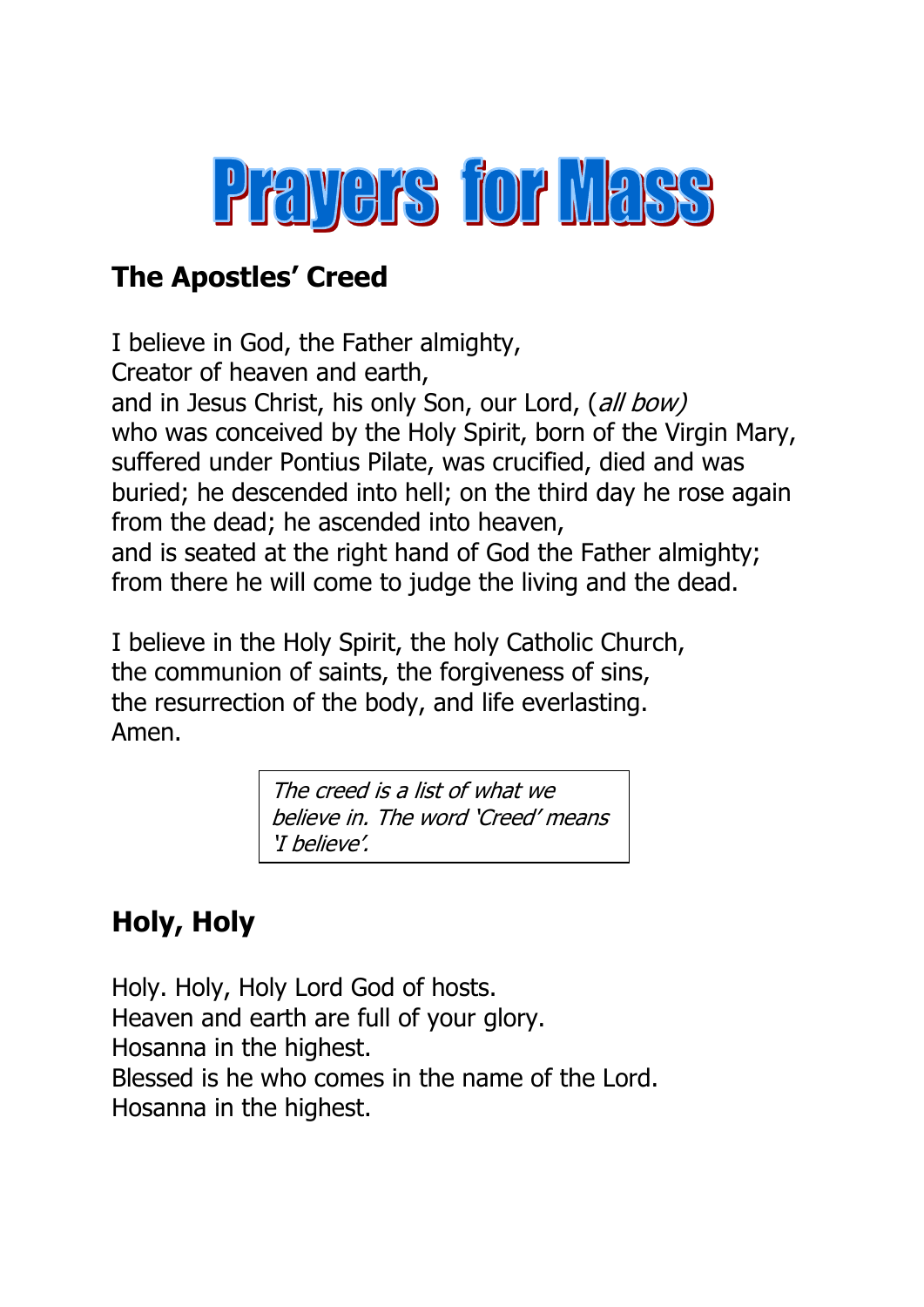

# **Morning Prayer**

O my God you love me, you're with me night and day. I want to love you always in all I do and say. I'll try to please you Father, bless me through the day. Amen.

# **Lunchtime Prayer**

Bless us O Lord as we sit together, bless the food we eat today, bless the hands that make the food, bless us O Lord. Amen.

# **Home time Prayer**

God our Father, I come to say thank you for your love today, thank you for my family and all the friends you give to me.

Guard me in the dark of night and in the morning send your light.

Amen.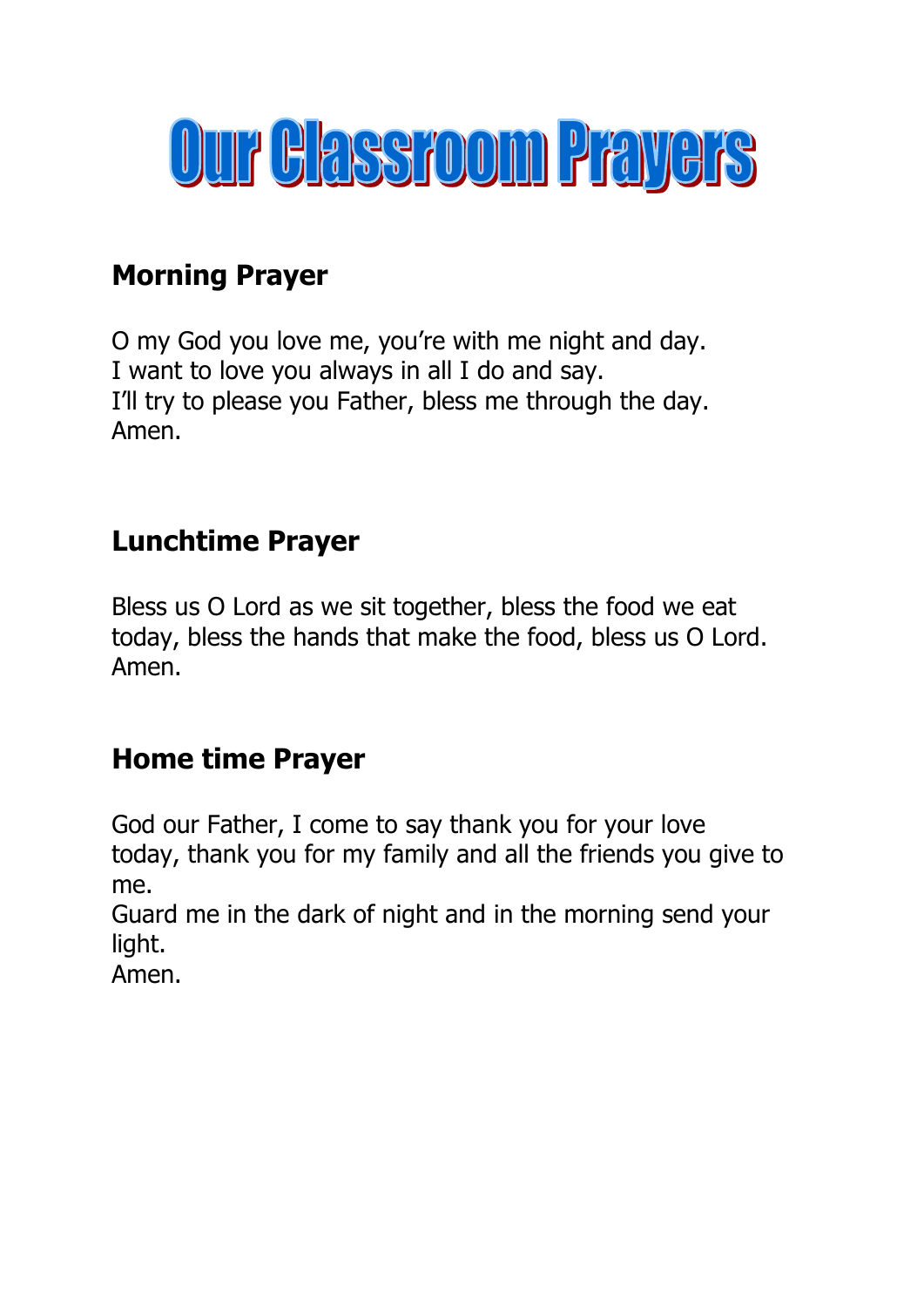# **Blessing**

God the Father, bless us; God the Son, defend us; God the Spirit, keep us; Now and ever more.



# **Guardian Angel**

Angel of God, my guardian dear, to whom God's love commits me here, ever this day be at my side, to light and guard, to rule and guide. Amen

# **The Hail Holy Queen**

Hail, holy Queen, mother of mercy; hail our life, our sweetness, and our hope. To you do we cry, poor banished children of Eve; to you do we send up our sighs, mourning and weeping in this vale of tears. Turn then, most gracious advocate, your eyes of mercy towards us; and after this our exile, show unto us the blessed fruit of your womb, Jesus. O clement, O loving, O sweet Virgin Mary. Pray for us, O holy Mother of God.

That we may be worthy of the promises of Christ.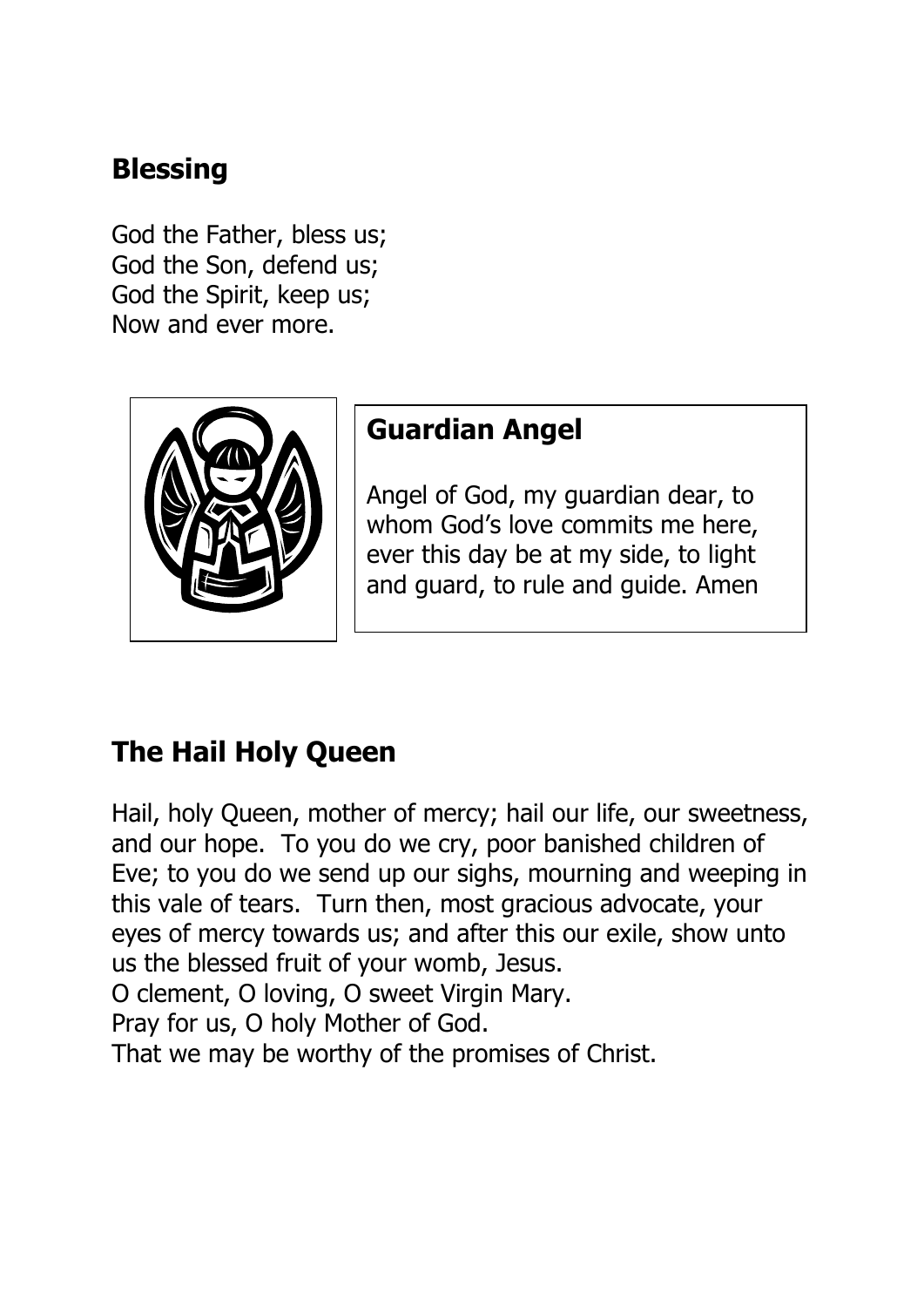#### **Eternal Rest – Prayer for the Dead**

Eternal rest grant unto them O Lord, and let perpetual light shine upon them, may they rest in peace. Amen.

#### **Prayers of Sorrow**

Dear God, I am sorry if I have upset anyone today. Help me to try and be better tomorrow. Amen.

#### **Act of Contrition (which we say in Confession)**

O my God, because you are so good, I am very sorry that I have sinned against you and with the help of your grace, I will try not to sin again.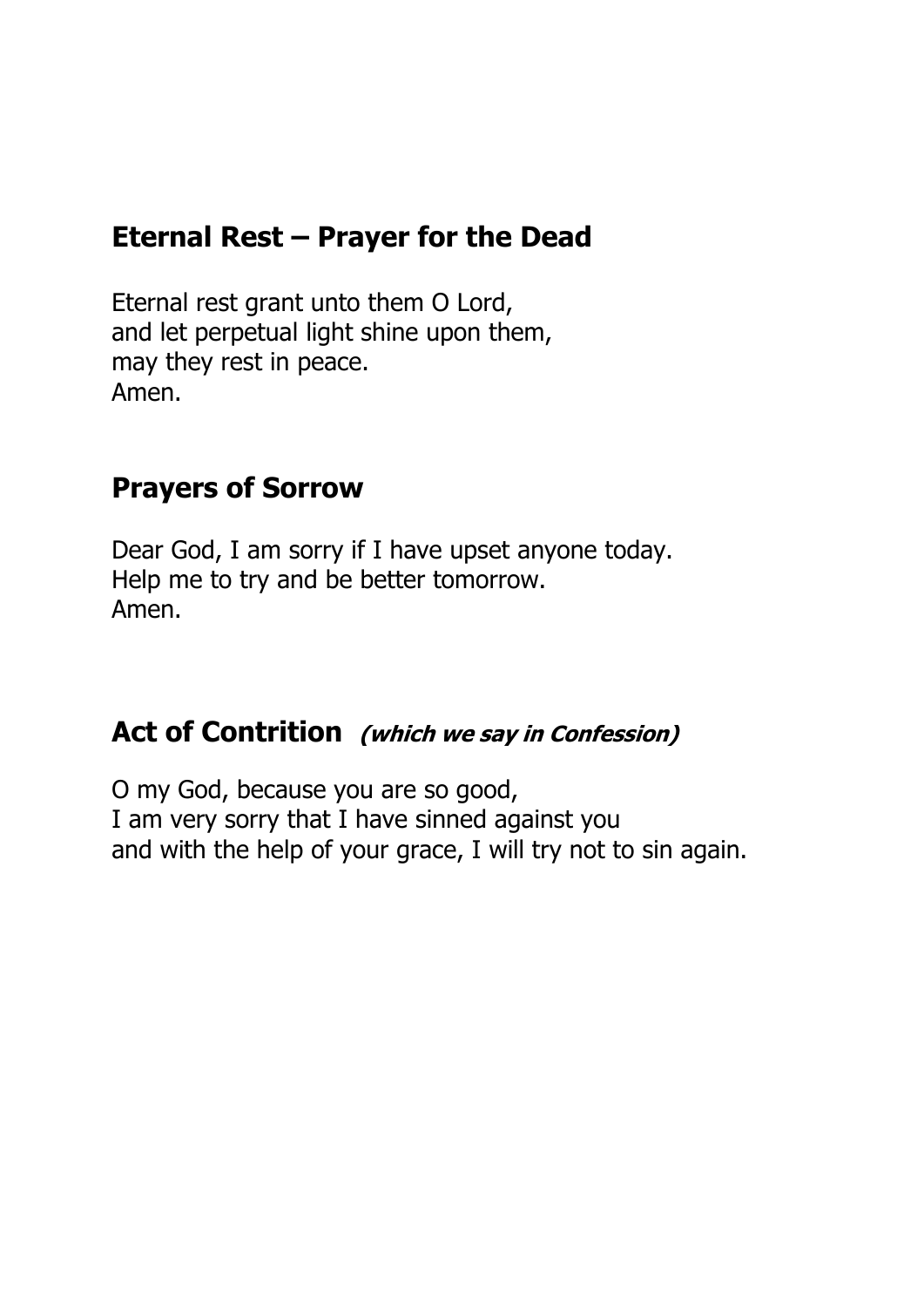#### **The Angelus (Upper KS2 Children should learn this)**

The Angel of the Lord declared unto Mary: And she conceived of the Holy Spirit. Hail Mary full of grace …

Behold the handmaid of the Lord: Be it done to me according to thy word. Hail Mary full of grace …

And the Word was made flesh: And dwelt among us. Hail Mary full of grace …

Pray for us, O holy mother of God. That we may be made worthy of the promises of Christ.

Let us Pray:

Pour forth, we beseech thee, O Lord, your grace into our hearts, that we, to whom the Incarnation of Christ your Son, was made known by the message of an angel, may, by his passion and cross, be brought to the glory of his resurrection, through the same Christ our Lord. Amen.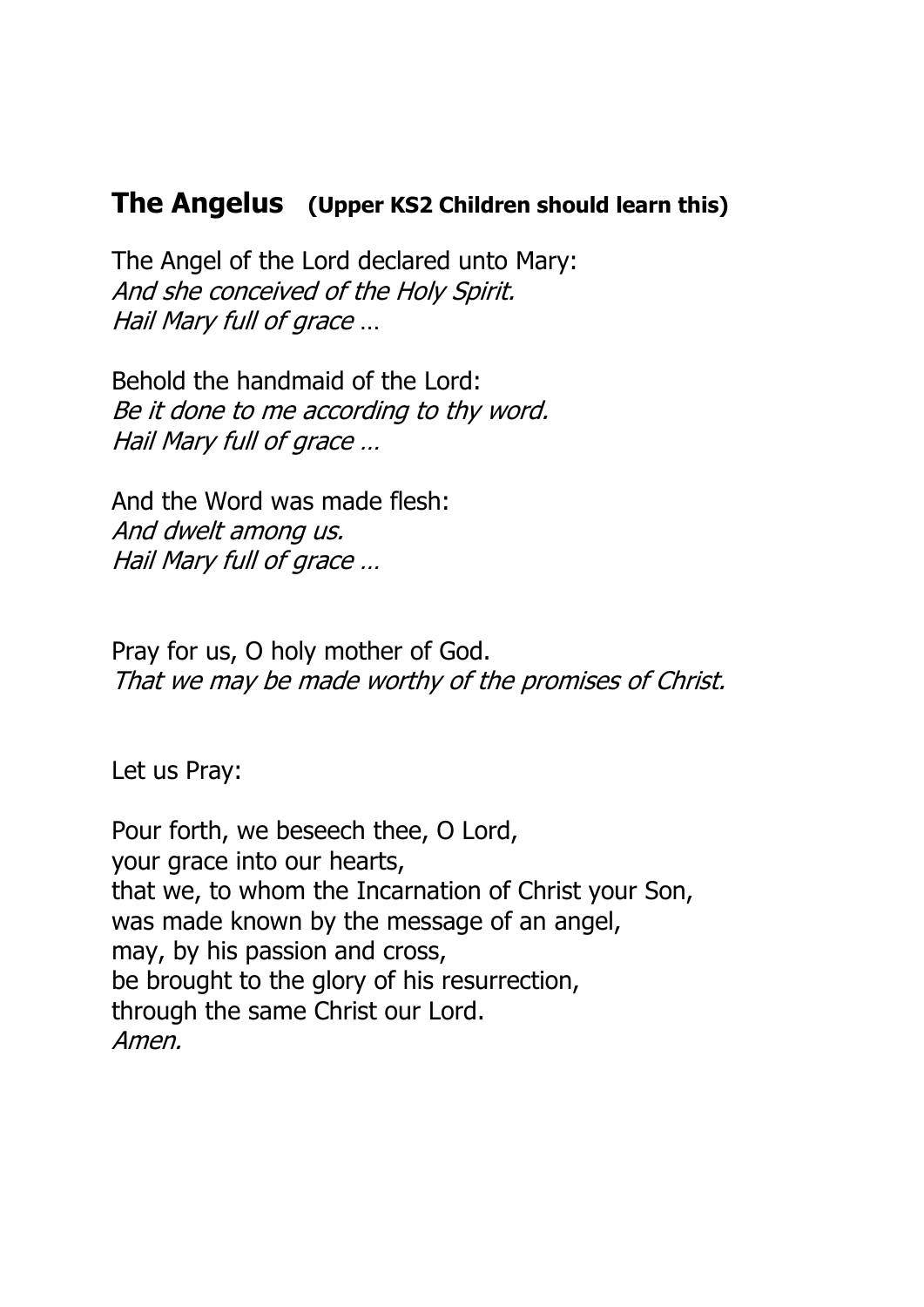# **Act of Faith**

O my God I believe in you and all your Church teaches because you have said it and your word is true. Amen.

# **Act of Hope**

O my God I hope in you for grace and for glory because of your promises, your mercy and your power. Amen.

# **Act of Love**

O my God I love you with all my heart and for your sake I love my neighbour as myself. Amen.

> These three short prayers tell God that we believe in him, hope in his promises and love him. We should say them often.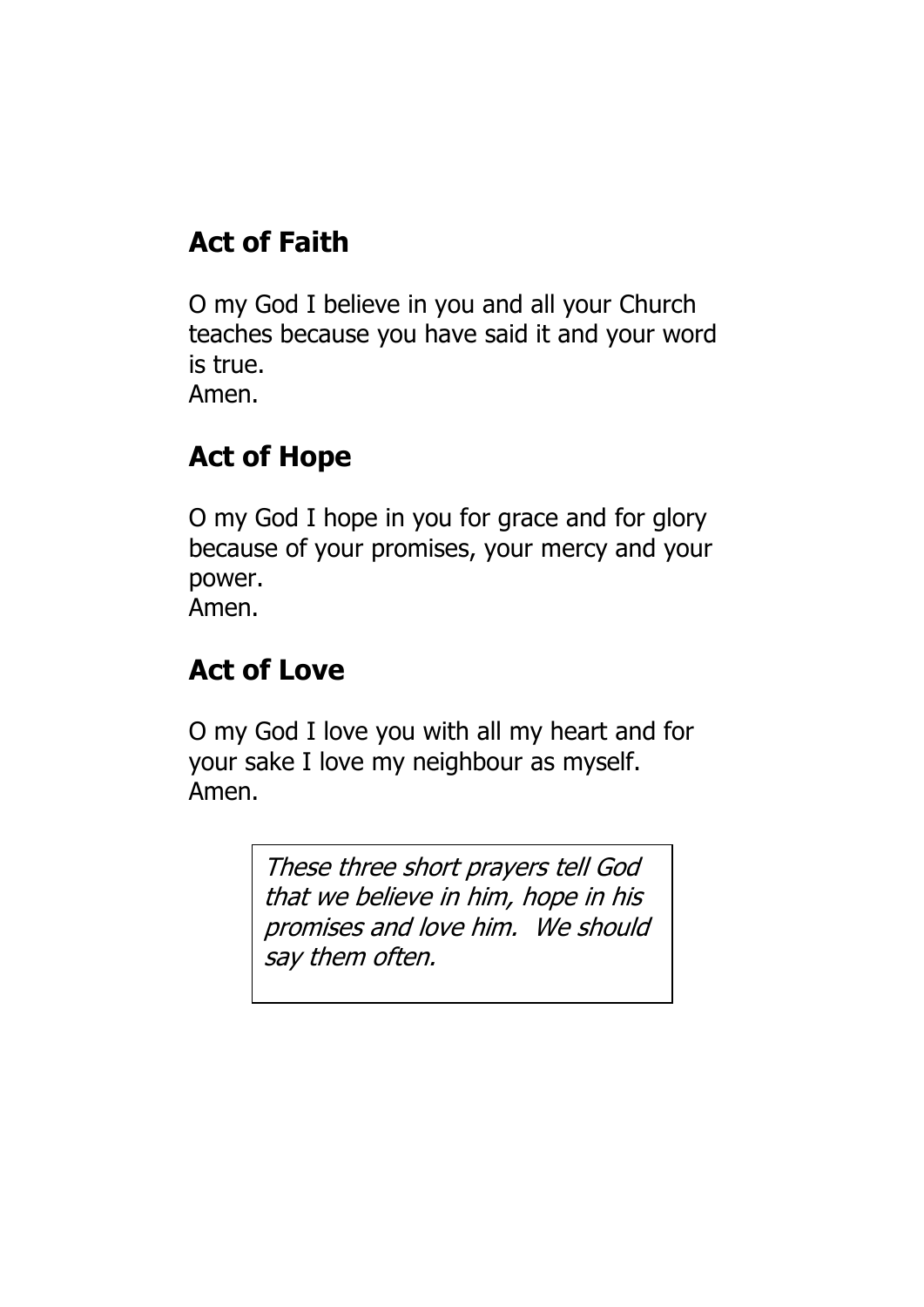# **The Ten Commandments**

1. You shall not have strange Gods before me.

2. You shall not take the name of the Lord in vain.

- 3. Remember to keep holy the Sabbath Day.
- 4. Honour your father and mother.
- 5. You shall not kill.
- 6. You shall not commit adultery.
- 7. You shall not steal.

8. You shall not bear false witness against your neighbour.

9. You shall not covet your neighbour's wife.

10.You shall not covet your neighbour's goods.



 The Seven Sacraments were given to us by Jesus. They are special celebrations in our Christian life.

# **The Seven Sacraments**

- 1. Baptism.
- 2. Reconciliation.
- 3. Holy Communion.
- 4. Confirmation.
- 5. Anointing of the Sick.
- 6. Marriage.
- 7. Holy Orders.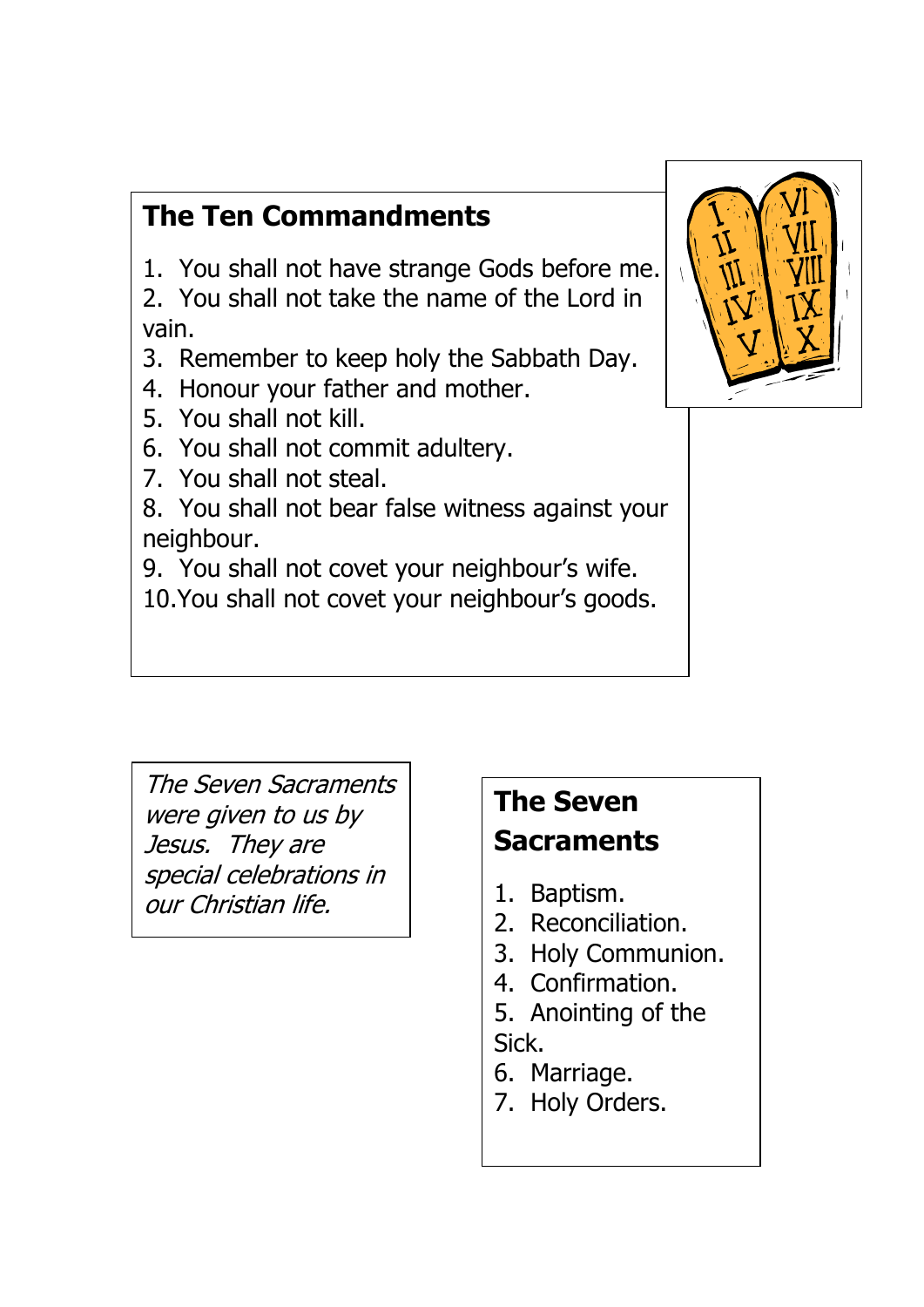# **The Stations of the Cross**

- 1. Jesus is condemned to death.
- 2. Jesus accepts his cross.
- 3. Jesus falls for the first time.
- 4. Jesus meets his mother Mary
- 5. Simon of Cyrene helps to carry the cross.
- 6. Veronica wipes the face of Jesus.
- 7. Jesus falls for the second time.
- 8. Jesus speaks to the women.
- 9. Jesus falls for the third time.
- 10. Jesus is stripped of his garments.
- 11. Jesus is nailed to the cross.
- 12. Jesus dies on the cross.
- 13. Jesus is taken down from the cross.
- 14. Jesus is laid in the tomb.

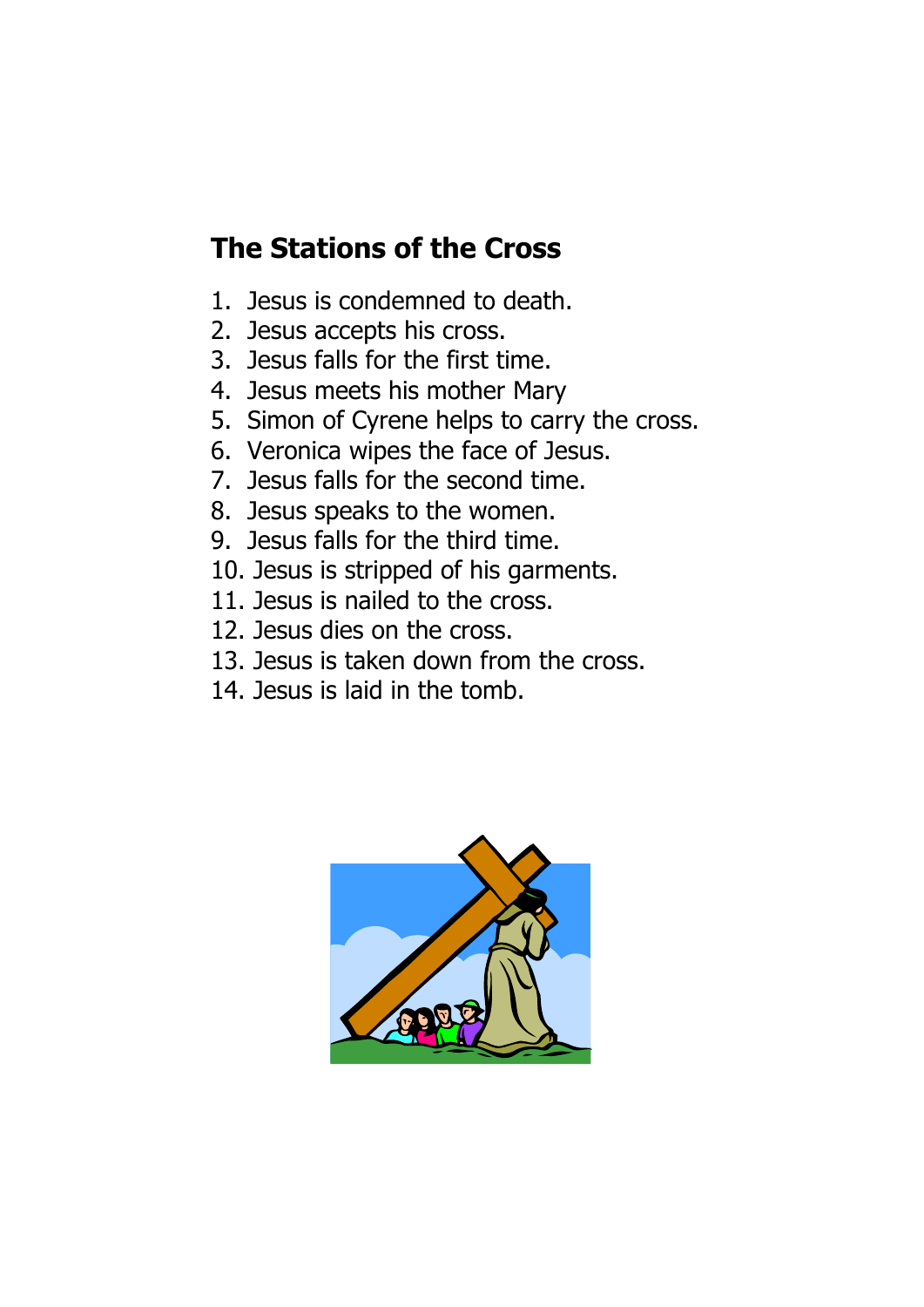# **The Mysteries of the Rosary**

# **The Joyful Mysteries**

- 1. The Annunciation.
- 2. The Visitation.
- 3. The Nativity.

 $\overline{\phantom{a}}$ 

- 4. The Presentation in the Temple.
- 5. The finding of Jesus in the Temple.

## **The Luminous Mysteries**

- 1. The Baptism in the River.
- 2. The Wedding at Cana.
- 3. The Proclamation of the Kingdom.
- 4. The Transfiguration.
- 5. The Institution of the Eucharist.

# **The Sorrowful Mysteries**

- 1. The Agony in the Garden.
- 2. The Scourging at the Pillar.
- 3. The Crowning with Thorns.
- 4. The carrying of the Cross.
- 5. The Crucifixion.

 $\overline{\phantom{a}}$ 

# **The Glorious Mysteries**

- 1. The Resurrection.
- 2. The Ascension.
- 3. The Coming of the Holy Spirit.
- 4. The Assumption.
- 5. The Crowning of Mary.

The Rosary is a prayer giving honour to Mary. It consists of 5 decades, each beginning with a short thought about one of the mysteries, telling stories about Jesus' life. In each decade we say 1 Our Father, 10 Hail Marys and 1 Glory Be. We can use the Rosary beads to count. There are 4 sets of Mysteries.

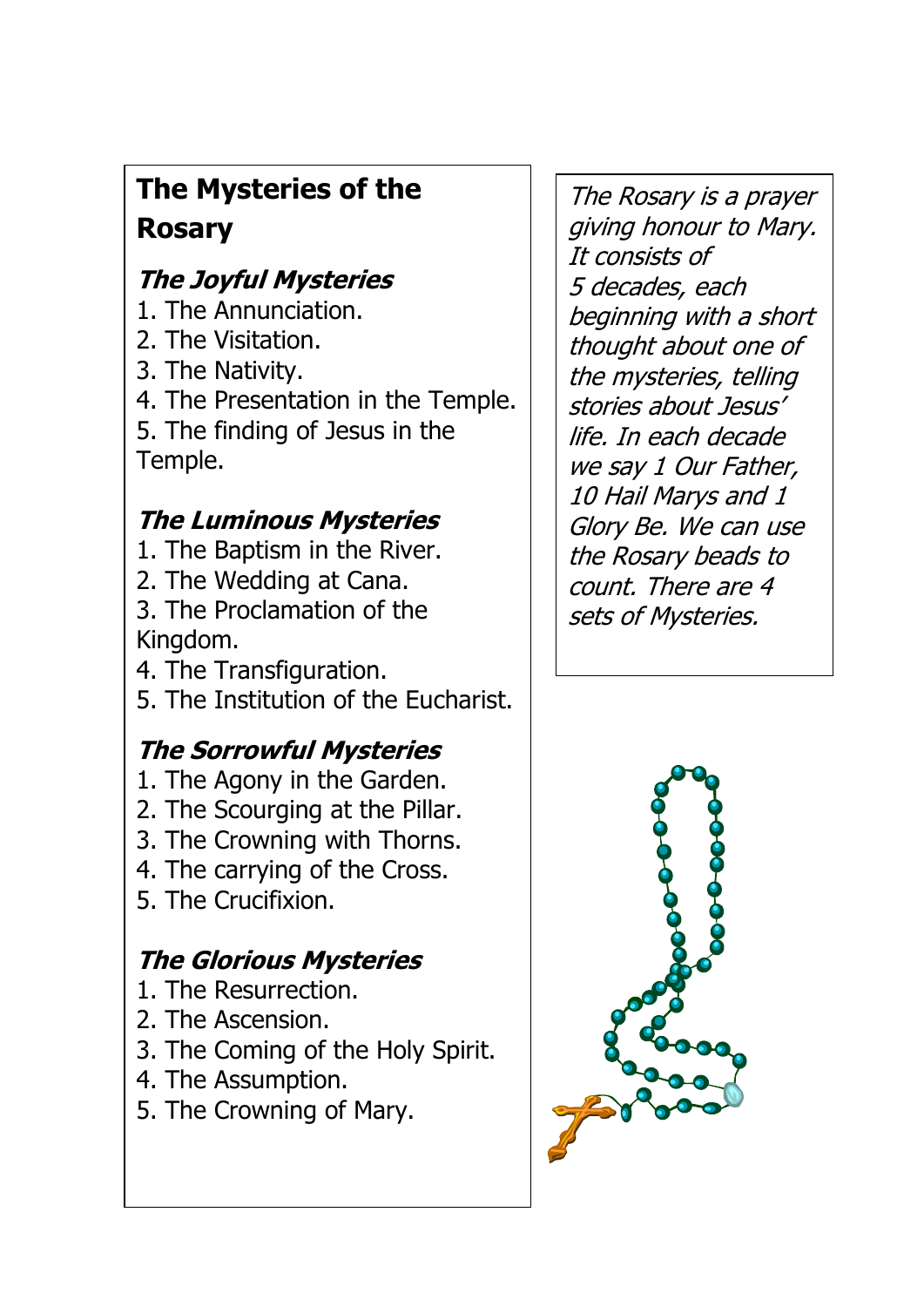#### **Spontaneous Prayers**

In addition to the traditional prayers that we say in school, we use everyday situations to 'talk to God'. For example, during the day we encourage children to say thank you to God.

Thank you God for a lovely day, thank you God for my family, thank you God for………

Night prayer is very important too. The close of the day is an opportunity to share a quiet time with your child/children and to thank God for the gifts or challenges of the day.

We hope you enjoy the experience of praying with your child.